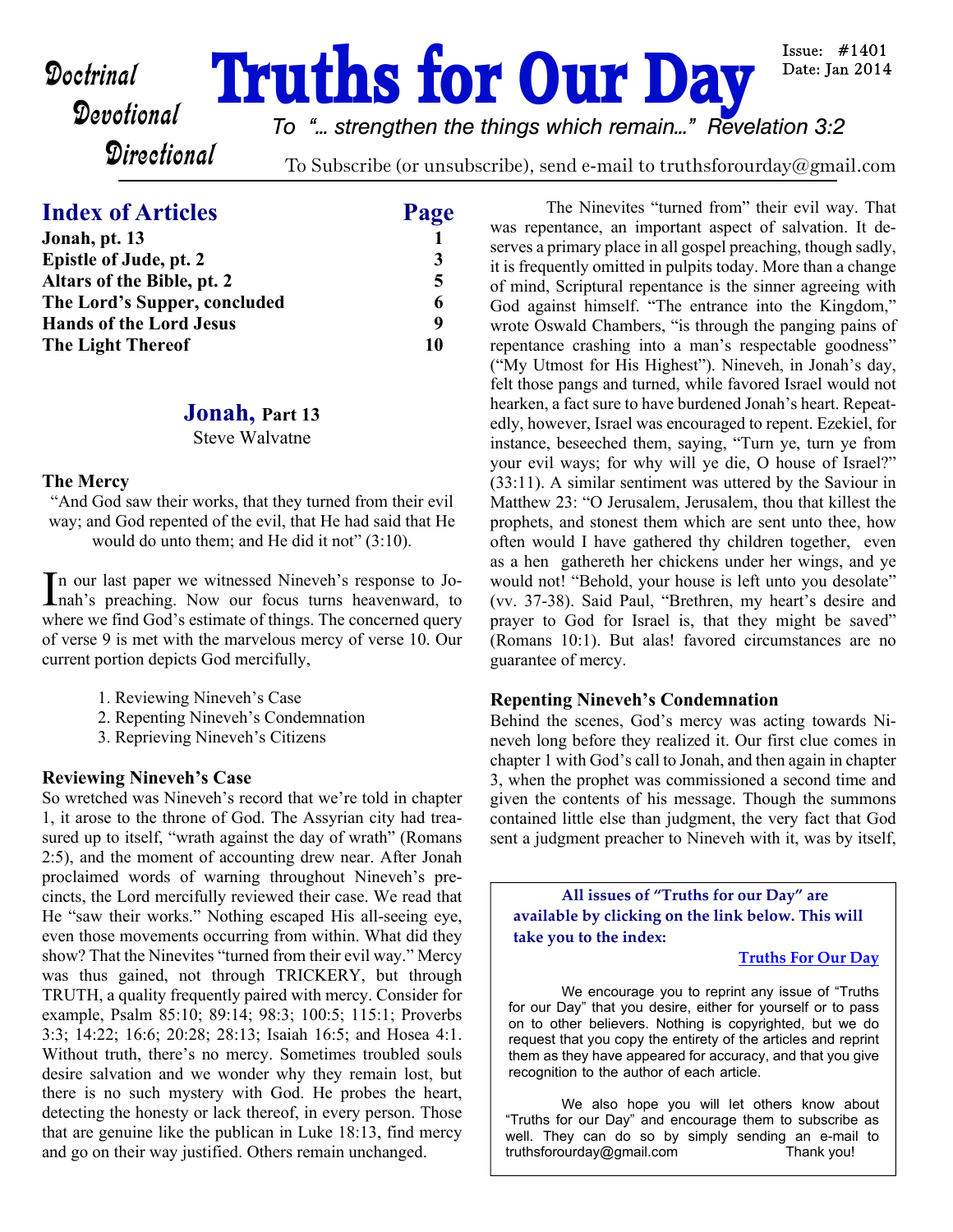a display of mercy. Some fail to realize that and mistakenly think that those preaching sin and judgment are hard and insensitive, but nothing is further from truth. Without clear and consistent declarations on sin and its consequences, lost souls remain unstirred and disinterested in eternal salvation. Judgment preaching was Nineveh's route to repentance and relief, "the very thing that [God's] threatenings were intended to produce" (George Young: "Lectures on the Book of Jonah").

When the people repented of their evil way, we're informed that "God repented of the evil that He had said that He would do unto them." The word "repented" as applied to God, is really inadequate. Certainly no thought of personal error or sin can attach to its meaning when it's linked to Him. Some translators prefer "relented" instead, because it emphasizes compassion over contrition, better than the word "repented" does. Still, neither is exact. We agree with J.A. Poseck who says, "The Spirit of God condescends to express Himself after the human way of speaking, on account of our infirmities" ("The Bible Treasury, vol. 17"). And as George Young states, it "merely denotes a change in [God's] dispensations, not an alteration of His purpose." H.L. Ellison adds, "When He does not do what He said He would, we as finite men can say only that He has changed His mind or repented, even though we should recognize as Jonah did (4:2), that He had intended or desired this all along" ("The Expositor's Bible Commentary"). Verses like Numbers 23:9 – "God is not a man that He should lie; neither the son of man that He should repent…" – or Malachi  $3:6$  – "For I am the Lord, I change not" – are in no way contradictory to what we have here. Some find the following illustration from Samuel Burn helpful:

Observe the thermometer. Would you describe it as changeable or unchangeable? It is certainly changeable, for the mercury it contains is sometimes above fever of heat and sometimes below freezing point. But it is just as certainly unchangeable, for it always indicates the temperature to which it is exposed; the mercury rising as the weather gets warmer, and falling as surely as it gets colder. The action of the instrument is invariable in its character and yet action itself involves change…Change takes place in the Most High not because He is changeable, but because He is unchangeable ("The Prophet Jonah").

 While many things pertaining to divine Persons are "too wonderful" for us (Psalms 139:6), it dare not be doubted that God's prerogative to "change" as He sees men change, is wholly consistent with His righteous character. This principle was delivered to Jeremiah in chapter 18:7-10: "At what instant I shall speak concerning a nation, and concerning a kingdom, to pluck up, and to pull down, and to destroy it; if that nation against whom I have pronounced turn from their evil, I will repent of the evil that I thought to do unto them. And at what instant I shall speak concerning a nation, and concerning a kingdom, to build and to plant it; if it do evil in My sight, that it obey not My voice, then I will repent of the good wherewith I said I would benefit them."

#### **Reprieving Nineveh's Citizens**

God granted to Nineveh something Nineveh rarely bestowed on its neighbors. He mercifully gave them a reprieve from judgment. Historians have documented the brutal nature of Assyria's army and the ruthless spirit that permeated the kingdom as a whole. They never hesitated to make gruesome examples of their opposition. "I cut off their throats like sheep," boasted one Assyrian monarch. And another named Ashurnasirpal, asserted with equal pride, "I cut off their heads; I burned them with fire; a pile of living men and of heads over against the city gate I set up; men I impaled on stakes; the city I destroyed…I turned it into mounds and ruin heaps…" ([www.factsanddetails.com](http://www.factsanddetails.com)). The English poet Lord Byron, referenced their ardor in his poem, "The Destruction of Sennacherib," by writing,

> The Assyrian came down like the wolf on the fold, And his cohorts were gleaming in purple and gold; And the sheen of their spears was like stars on the sea When the blue wave rolls nightly on deep Galilee.

But presently, these were the people that wilted before Jonah's great preaching. Fearless in the face of human onslaught, they quaked at thoughts of divine conquest. Bowing to heaven's authority, they experienced heaven's mercy. Their reprieve is stated simply – "He did it not." The overthrow He vowed to "do" ("asah", #6213), He "did" ("asah", #6213) it not. How liberating was the Almighty's reprieve to the condemned city! Fasting ended, sackcloth was discarded, both people and animals went back to their haunts.

Centuries later, perishing souls who bow Ninevehlike before the God of heaven, still find mercy. Not a temporal mercy only, but an eternal mercy; a mercy "drawn from Immanuel's veins." Those graciously reprieved, rejoice in the One that is "RICH IN MERCY" (Eph. 2:4). How they thrill to sing:

> By God's Word at last my sin I learned; Then I trembled at the law I'd spurned, Till my guilty soul imploring turned To Calvary.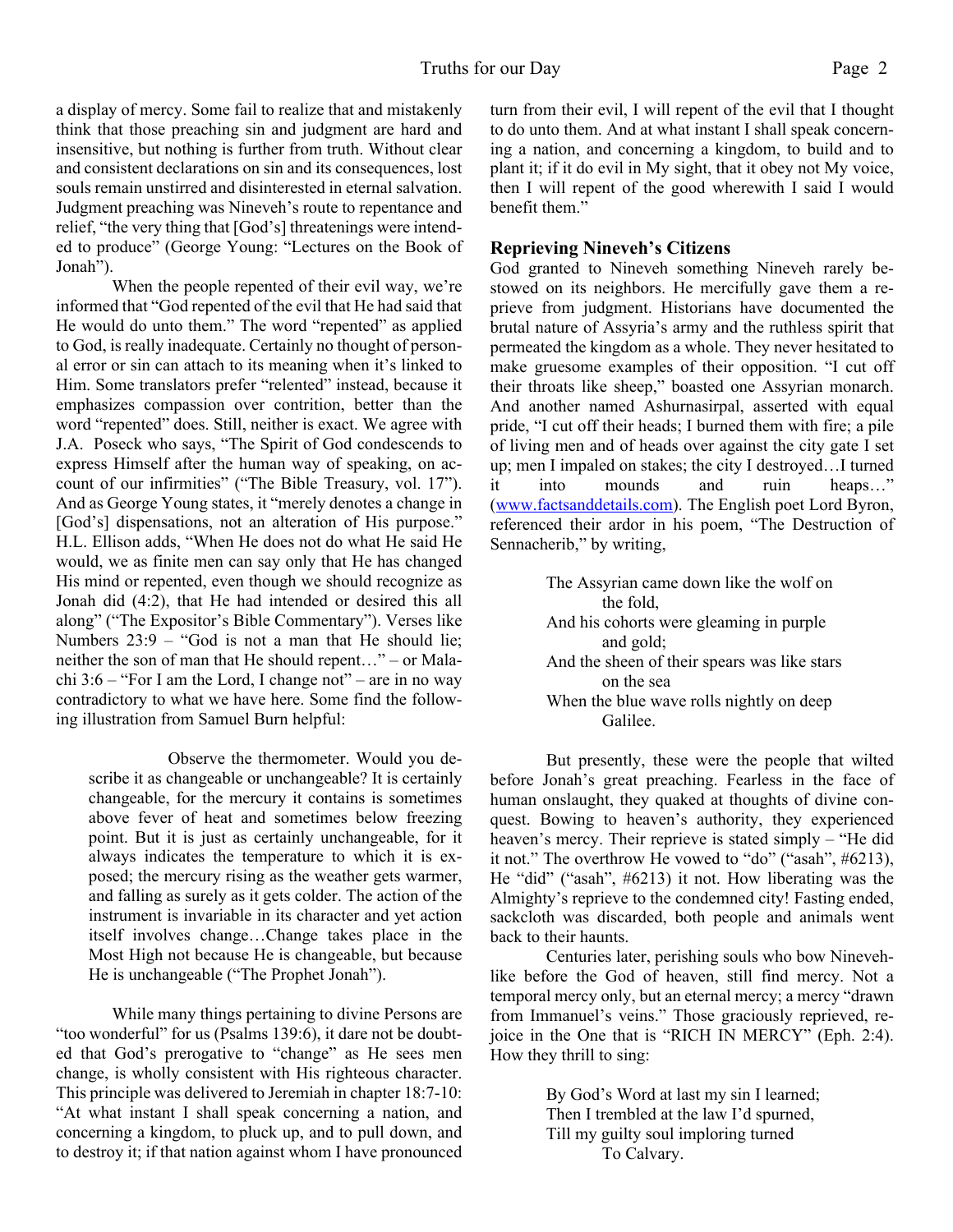Mercy there was great, and grace was free; Pardon there was multiplied to me; There my burdened soul found liberty, At Calvary!

 William Newell *(continued)*

The wise Christian never dictates to God, but reads His Word and believes it. He watches His providence and acquiesces in it; strives with his own corruption and selfishness, and endeavors always to say, "Thy will be done."

### **Jude, Pt. 2 Counsel and Caution** *Joel Portman*

**P**erhaps Jude's short epistle hasn't received the attention<br>that it deserves in most commentaries. That may be that it deserves in most commentaries. That may be because the theme of his burden is difficult to handle, or because of its direct application to conditions of the last days of church testimony. It certainly contains truth that is appropriate to our day, and deals with conditions that were anticipated by Paul (2 Thessalonians 2, 1 Timothy 4:1-3, 2 Timothy 3:1-13) and Peter as well in 2 Peter 2. What the Spirit revealed to them concerning coming conditions and events has become a reality in Jude's epistle. That tells us that the conditions of apostasy began early in the history of the church and have accelerated, so that what we observe in the religious climate of our world today is only the culmination of the anticipated degeneration. Thus, the inroads of modernism, liberalism, humanism, agnosticism, and other "isms" that exist within Christendom should not surprise us. It has been said that God's power is more clearly manifest at the beginning of any dispensation, but the power of the devil is seen more definitely at the end. We live in such days and under such conditions today. May the Lord grant us discernment and desire to recognize what is of God and what is not, so that we may be preserved unto the coming of the Lord.

 Jude's burden concerns the preservation of the saints under such conditions. He employs the thought of being preserved a number of times in the epistle. In v. 1, he speaks of the saints being "preserved in/for Christ Jesus" by God's power, so that there is a present preservation that believers experience. He ends in v. 24 by reminding us that He is able to keep (preserve) the believers and present them before God's presence with exceeding joy, so preservation is with a view to the future. He reminds his readers in v. 6 of angels who "kept not" their habitation who are now being "kept" with a view to eternal judgment. Finally, he exhorts believers to "keep" (preserve) themselves in the love of God through exercise of soul and continued appreciation of the love of God expressed toward them. This preservation is not passive, but includes the active involvement of the saints by the power of God to keep themselves and continue to make progress spiritually. May we be kept and preserved in faithful devotion to our absent Lord until the moment of His return and not be like the angels who, through dissatisfaction and deceit of the devil, were cast down and lost their position of being in God's presence.

 Jude is not a random collection of thoughts with no organization; one can recognize a definite order in its development. It is not a simple outline of truth hastily gathered together, but rather it presents a carefully developed presentation of warnings and encouragement against the background of examples from the Old Testament. S. Maxwell Coder's book on Jude ("Everyman's Bible Commentary") presents an outline of Jude that is helpful to show the arrangement of his material. In this, one can see that even though he felt an urgent need to write to warn and exhort believers, what he wrote was carefully considered and guided by the Holy Spirit of truth so that he would effectively expose error.

#### **Purpose for the Epistle (v. 3-4) Urgency of His Concern (v. 3)**

Addressing the saints with genuine love as "beloved" would indicate his affection for them. More, it would refresh their hearts to know that they are beloved of the Lord, since the word indicates that they are also God's beloved ones. The expression also reinforces his attitude toward them which would assure them that his strong words of warning are not due to his lack of love or concern for them. This reminds us that any corrective ministry or warning words to others should be coupled with our genuine expressions of love for that service. We are to speak the truth in love (Ephesians 4:15, 1 Corinthians 13).

 Jude's purpose had been to write a carefully composed and cogent presentation of truth that pertained to the salvation that all saints enjoy ("common," as shared among all), but the Spirit impressed upon his spirit that he must write to exhort the saints to be alert and to contend defensively for "the faith" that had been "once for all" delivered to the saints. Peter writes in similar terms in 2 Peter 1:15, when he seeks to support the saints by giving basic principles that lead them to the Word of God ("endeavor" is "giving diligence"). Although his exercise was to write urgently on the intended subject, we see in his change of mind an indication of the superintendence and control of the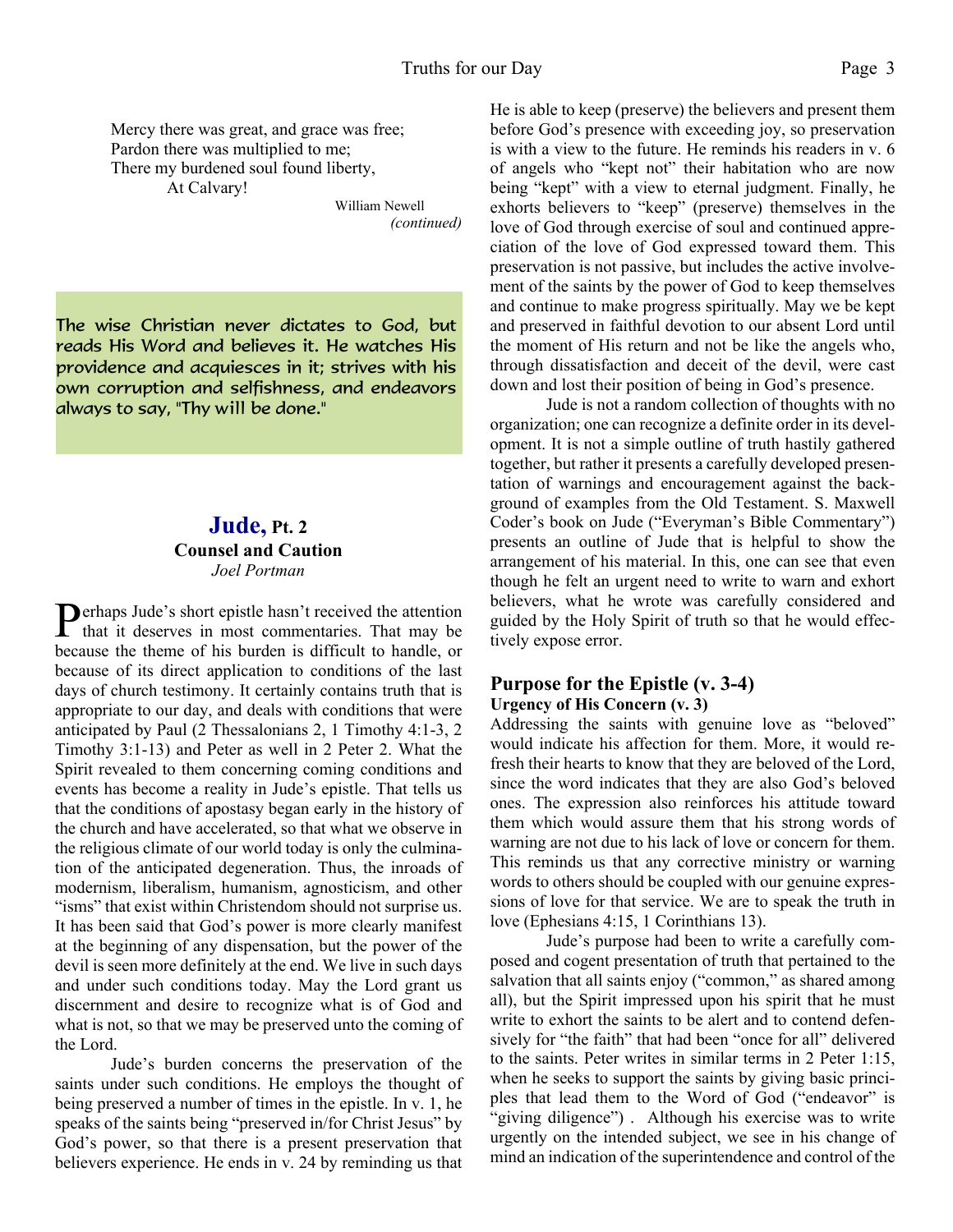Holy Spirit over that which has been written in the inspired Word. Some approach the Holy Scriptures as if they were the result of man's devising and personal desire, rather than recognizing that the writers were subject to the Spirit's control. Peter reminds us that the holy men who wrote the Scriptures were "moved (born along) by the Holy Ghost" (2 Peter 1:21).

 It was "needful" indicates that he sensed an inward compulsion to change his subject to write that which follows. The tense of the second word "write" indicates that it had to be done then, at that time, rather than waiting until he had more leisure. Nearing the close of this epistle, he reminds them to "remember ye the words which were spoken before of the apostles of our Lord Jesus Christ," (v. 17). "The Faith" embodies the entire sphere and content of doctrinal teaching that the apostles had given to the church. Apostolic doctrine comprises the entirety of the truth that is essential for the spiritual lives and welfare of the believers. There is always a great need for the teaching of basic doctrines in a systematic way so that the believers know "what" they believe. Doctrine is not stimulating to the flesh nor appealing to the superficial Christian, but it is the solid meat of the Word that stabilizes and sustains the child of God in the midst of changing conditions and opposition to the truth.

 It is "the faith once for all delivered unto the saints," since there will not be another "faith" to supplant it. We have received in the Holy Scriptures the entire body of doctrinal truth that God intends to give us by His Spirit, so that those who profess to receive "new" revelations, are only pretending that their "revelations" have any value as compared with the entire Word of God. There are those who claim new revelations that are from sources other than the Spirit of Truth, and they are used to lead ignorant people astray. Christians have had to contend with such deviations from the truth of God throughout centuries of history, and that need to be warned is no less today.

 Jude says that this body of truth has been delivered to the saints, or entrusted to them to guard and keep intact from all inroads of opposition to it. To do this, he says, we must "contend." This word is only used here in the New Testament, and it means to put out "vigorous, intense, determined struggle to defeat the opposition," (Kenneth Wuest). This defense of truth is no light matter to be careless about, since God has placed such value and emphasis on it; we should do no less, guarding these precious truths lest they slip away and be lost from our use. Reiteration and repetitive teaching of the principles of the Word will guard younger and older believers from the deceitfulness of error and establish them on right principles. It will also give the reasons for scriptural practices that they should exhibit in their lives. In addition, one cannot contend for truth that he or she is not practicing! Part of contending is the display of the reality of what we learn

from the Holy Scriptures, so that we cannot, and dare not, decide for ourselves what we will or won't practice. Defense of truth demands consistency in the life.

#### **Reality of His Concern (v. 4)**

Jude evidently knew of the men about whom he writes ("certain men"), those who have "slipped in by a side door," ("Vincent Word Studies"). Evidently his readers didn't recognize them clearly, but he and others did. This is the responsibility of godly elders in local assemblies; they are to be pastors who are guarding the flock. Paul warns the Ephesian elders of this in Acts 20:28-30. These hadn't come in the front door boldly, giving clear evidence of who they were; rather they had crept in and were among the saints, hiding their true colors and seeking to deceive the gullible, even using Scriptural terminology and acceptable words, but meaning something different from the truth of God's Word in so doing. Many cults use the Scriptures as we do, but when they use words, they attach a different definition to those words. So you and they may be saying the same thing but meaning something totally different. They are deceptive, and most cults and heresies have been characterized by using this method. These individuals are those who occupy many pulpits in churches today, or have settled down alongside others in church pews, but have no real spiritual life. Jude describes them in vivid detail (v. 12-13).

 Men like these are apostates. They have totally and definitely denied the truth that they once professed to believe. They are not simply indifferent to the Word, nor does this term apply to those who have fallen into error or been affected by some form of heresy. Those may be saved, even though led astray. An apostate has never received divine life, though he or she has had light. They are like those in the parable of the sower and seed in Matthew 13, and are like the seed that fell on the stony ground. Luke says that it represents those who receive the seed but in time of temptation "fall away," (Luke 8:13). Luke uses the verbal form of "apostasy" to describe these men who are like that seed. These have denied the faith, denying the only Lord God and Lord Jesus Christ (v. 4).

 These have been written down of old, not meaning that what they were doing was predetermined, but rather that the Word of God had predicted that these men would come in, and showing clearly what God's judgment would be on such individuals. Enoch prophesied of "these," (v. 14-15), as also did other Old Testament prophets, as well as our Lord Jesus Christ. They have been typified also by those who were like them, who received the judgment of God. Balaam, v. 11, that false prophet, is an example of these. He had light in spiritual things, but never had received life. He perished with the ungodly who were enemies of Israel.

 Jude gives three characteristics of apostates: they are ungodly first of all. This means that they are "destitute of reverential awe toward God, impious," (Wuest Word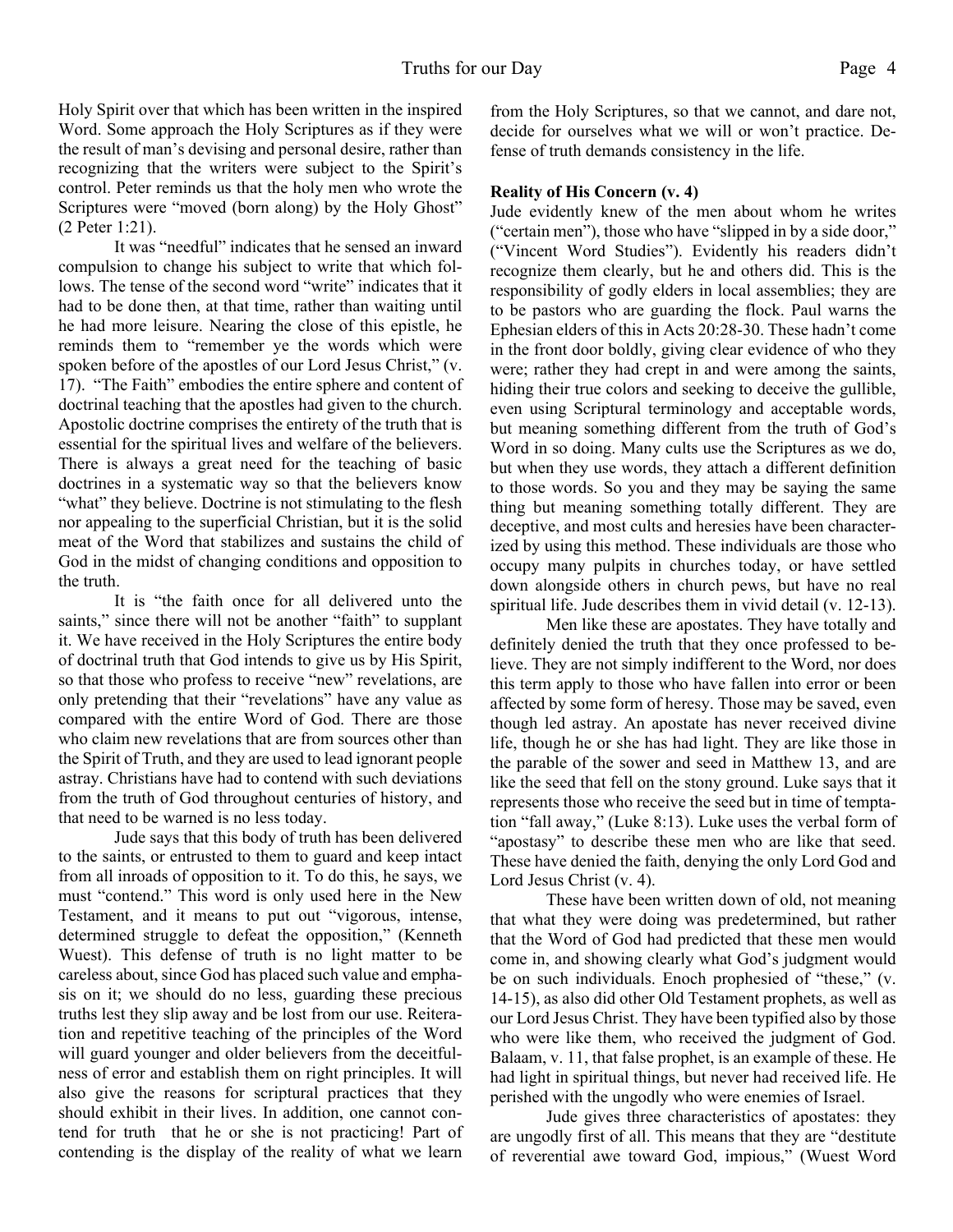Studies). This is the stem of all the other characteristics, a wrong attitude toward God that doesn't give Him the place that is rightfully due to Him, neither recognizes a proper relationship with Him. Man's thoughts of God will affect every aspect of his behavior. Romans 1:19-32 traces the downward pathway of man into the morass of moral iniquity, beginning with his failure to desire the knowledge of God. Moral evil and corrupt behavior will always ensue in any society that denies God's authority and rejects the knowledge of His ways (Job 21:14, 22:17).

 These men changed God's grace into an excuse for unbridled living. Someone has said that an evidence that the gospel is entirely of grace, is that such individuals could change the meaning of grace into an excuse to live licentiously,, using Romans 5:20. They forget the words of Paul in Romans 6:1, or Titus 2:11-14, emphasizing that the grace of God teaches us "that, denying ungodliness and worldly lusts, we should live soberly, righteously and godly in this present world." The attitude that a Christian is free to do whatever he wants, go wherever he wants, or pursue whatever activities please him is false to the truth of grace. This is antinomianism, and has plagued the church from its beginning because of the natural tendencies of man to corrupt all that is of God or which expresses His purpose.

 They denied the Person and Authority of the ONLY Lord God and our Lord Jesus Christ. All truth that pertained to His deity, humanity, authority, His position as Savior and Messiah was denied by these men. These are the marks of an unbeliever, one who has no divine life and no relationship with Christ. John says that "Whosoever denieth the Son, the same hath not the Father," (1 John 2:22, 23). Such men abound in our world today, and we see that present conditions reveal to the observant believer a deliberate, outright and open rejection of Scripture, truth, and Divine authority that is an earmark of a society that has abandoned God, religiously and secularly. It is a world that is under God's judgment that will soon fall on it. The pathway of a Christian in this environment is to follow Jude's brother's words, "keep himself unspotted from the world,"(James 1:27).

 Jude follows this by giving specific examples of these three expressions of apostasy in his epistle. That will follow in the next article.

*(continued)*

*Just as colored glass imparts its own tint to the light that passes through it, so truth falling upon a prejudiced mind, is blurred and perverted. The simple, artless, child-like spirit can alone receive the Word of God in its purity. Things hidden from the wise and prudent are revealed unto babes.*

#### **Altars of the Bible, pt. 2 The Brotherly Altar** *(by implication) Alcímides Velasco* (From "La Sana Doctrina," #291)

**O**n the altar sacrifices of sweet savor and offerings for sin were offered. The first were voluntary and devotional. The second ones procured pardon and restoration of n the altar sacrifices of sweet savor and offerings for sin were offered. The first were voluntary and devofellowship. In these offerings, the offerer was sure that God accepted the sacrifice, on the basis of sincere repentance, through previous adjustment of the sin and on the basis of the restitution of the debt. If these conditions were not complied with, the sacrifice was offered in vain and it fell to the ground as an empty ritual. The great Lord reprimanded the nation of Israel for this serious fault: "To what purpose is the multitude of your sacrifices unto me, saith the Lord? . . . bring no more vain oblations. . . Wash you, make you clean; put away the evil of your doing. . . Learn to do well; seek judgment, relieve the oppressed, judge the fatherless, plead for the widow." (Isaiah 1:11, 13, 16, 17). The Lord preserve us, brethren, from simple religious orthodoxy, from ritualistic formalism and from the exterior appearance without the interior reality.

 Our passage under consideration says, ". . . if thou bring thy gift to the altar, and there rememberest thy brother hath ought against thee; leave there thy gift before the altar, and go thy way; first be reconciled to thy brother, and then come and offer thy gift." (Matthew 5:23-24). We will notice some lessons from this passage:

#### **1. The Scriptural Perception**

"If thou bringest thy gift to the altar. . ." Until this point, the offerer had theoretically complied with the requirements of the Ceremonial Law. The person had left his house with an adequate offering. They all had learned, since they were children, to know and memorize the Sacred Scriptures. The first chapters of the book of Leviticus that deal with the offerings were material that every good Israelite mastered. Every son of Abraham knew the sequence of the steps to follow until the offering was burning on the altar. From what follows, we understand that the case that the Lord plants here wasn't an isolated situation; but, rather, it was a conduct that had become common in the religious actions of normal Israelites; there was more of a ritualistic formality than Scriptural truth and spiritual reality. At the end of the Old Testament, in the book of Malachi, the Lord corrects the people, saying: "I have no pleasure in you, saith the Lord of hosts, neither will I accept an offering at your hand," (Malachi 1:10).

 Brethren, if we are neglectful and careless, we can also fall into religious formalism. Through mechanically repeating the same accustomed acts every day, we can come to act lightly in sacred things. It is for this reason that the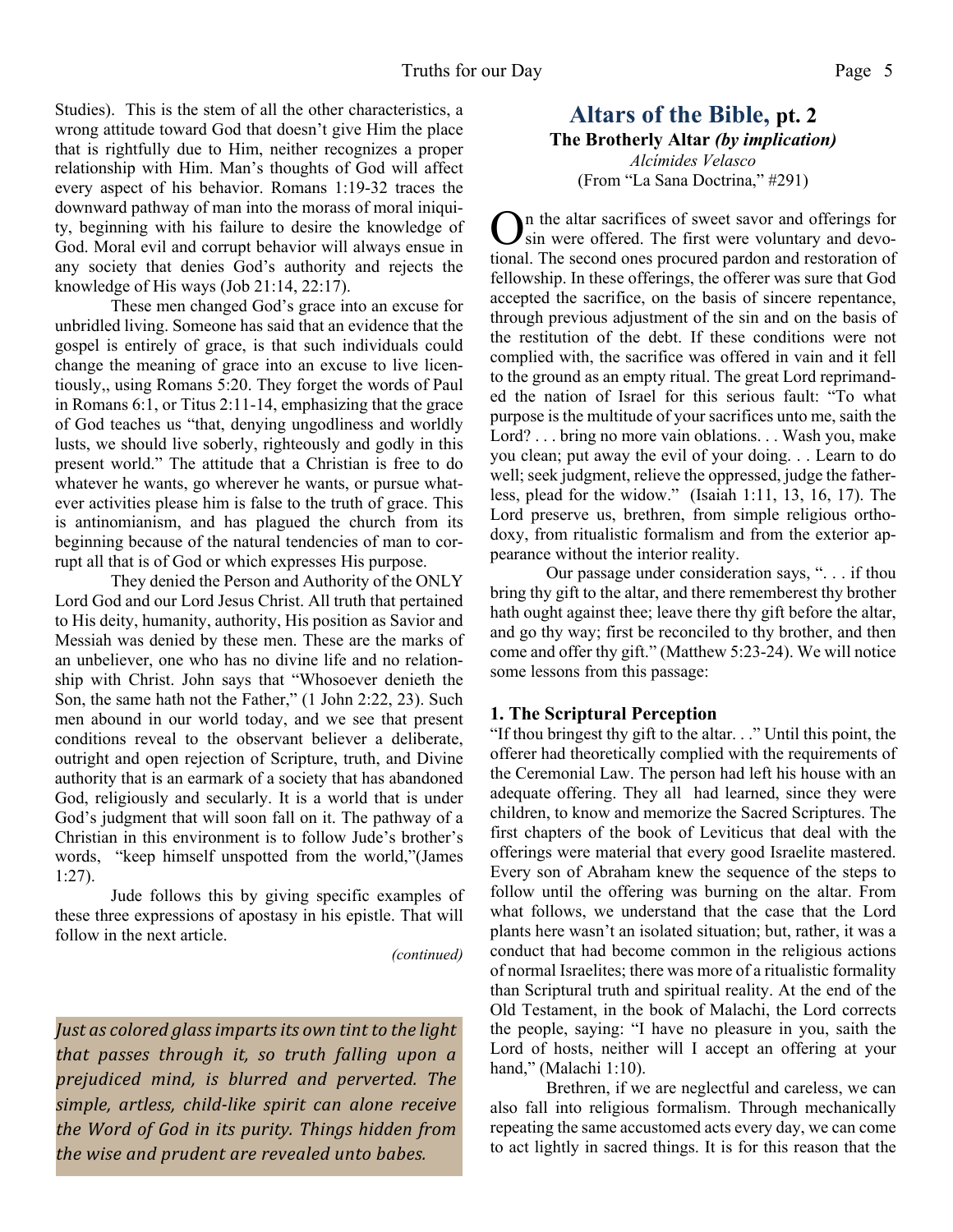Scripture says, "Keep thy foot when thou goest to the house of God, and be more ready to hear than to give the sacrifice of fools: for they consider not that they do evil." (Ecclestiastes  $5:1$ ).

 The Lord reprimanded the church in Sardis, saying to them: "thou hast a name that thou livest, and art dead. Be watchful, and strengthen the things which remain, that are ready to die: for I have not found thy works perfect before God. (Revelation 3:1-2). In Laodicea, things had deteriorated so very much little by little, until the Lord was outside of this assembly; and he said to them, "I will vomit you out of my mouth," and at the end He warns them, "As many as I love, I rebuke and chasten: be zealous therefore, and repent." (Revelation 3:14, 18). Oh brethren, the Lord guard us from every formalistic routine!

#### **2. The Spiritual Illumination**

It was while he was standing at the altar that the man who brought the offering remembered that his brother had something against him. The psalmist says, "I will wash mine hands in innocency: so will I compass thine altar, O LORD," (Psalm 26:6). Undoubtedly it was the impression made by the God of the altar that awakened his soul. It was revealed to him that something was wrong inside. Likewise it happened to Isaiah; in Isaiah 5, he was lamenting with sad "ayes" about the evil condition of the people. Later, in chapter 6, he was found in the temple, near the altar. Being there, he received a vision of the holiness of the throne of God. In view of the light received, he exclaimed, "Woe is me."

 It wasn't the miracle in himself, (the miraculous catch of fish), that made Peter fall to his knees, confessing his condition within, but it was the realization that he was in the presence of the Lord, who had the power to work miracles (Luke 5:8).

 From what is said in Leviticus 10:9, it is inferred that Nadab and Abihu were under the influence of wine. They were supposed to take a coal from the Altar of Burnt Offering and carry it to the Altar of Incense; however, they deliberately didn't do so, but they offered strange fire that the Lord never had commanded them. And there went out fire from before the Lord, and they died (Leviticus 10:1-2). If in their actual condition, they had done the correct thing, passing by the Altar of Burnt Offering first, it is implied that the judgment of God would have been avoided, for in the light of the Altar, their sin would have been recognized and confessed.

There we have a solemn lesson; if we are in the presence of God–it might be in a meeting, while praying or reading the Holy Book–we are reprimanded for something evil that we have done in our lives and we don't confess it but rather harden ourselves, we will be inevitably exposed to disciplinary action (1 Corinthians 11:31; Proverbs 29:1).

#### **3. The Brotherly Reconciliation**

This man, in the light he received, had to leave his offering before the altar, and go to be reconciled with his brother, and then he would return to present his offering. To the God of the altar, the interior condition of the offerer is more important than the exterior condition of the offering. The sacrifice could be perfect ritually, but if his heart wasn't perfect toward his brother, the offering wasn't accepted.

 When Jacob secretly left Padan-aram, Laban pursued him for seven days with evil intentions. In the night prior to the meeting with his son-in-law, God came to Laban in a dream and told him, "Take heed that thou speak not to Jacob either good or bad." (Genesis 31:24). Things were finally adjusted between them. It was after they made a pact of reconciliation, that Jacob "offered sacrifice upon the mount, and called his brethren to eat bread: and they did eat bread, and tarried all night in the mount." (Genesis 31:54).

 It is a biblical principle to make brotherly adjustments before presenting ourselves to offer in the holy things. It is sad to have to say that this principle has been broken in the past, and is also violated in our days.

 Elkanah was accustomed to come to Shiloh yearly with his family to offer sacrifices to the Lord of Hosts. It was a contradiction that Peninnah, with her shocking attitude toward Hannah, participated in the sacrifices of the altar. It was the result of the evil conditions in the tabernacle of the Lord in those days. The priests, the sons of Eli, were putting a stumbling block before the people, and the result was that "men abhorred the offering of the LORD." (1 Samuel 2:17).

 In Corinth, the assembly was divided into factions. Sadly, some were participating in the holy things in this kind of condition. The apostle says, "For he that eateth and drinketh unworthily, eateth and drinketh damnation to himself, not discerning the Lord's body. For this cause many are weak and sickly among you, and many sleep" (1 Corinthians 11:29-30).

 We see the same with Euodius and Syntyche in the assembly in Philippi. They were not of the same mind in the Lord. When the apostle knew of this disagreement, he could foresee bad results; and he begs a third brother to intervene as a mediator (Philippians 4:2-3). If we are not considerate of our marriage partners, along with the issue of our prayers being hindered (1 Peter 3:7), we are also exposed to God's discipline if we participate in the Lord's Supper or Christian service in this condition.

 The Lord guard us, brothers, from failing in the fear of the Lord; rather, "let us consider one another to provoke unto love and to good works." (Hebrews 10:24).

*(to be continued)*

The love of God will never do the "second-best" for us, but always the "very best." "Bring forth the BEST robe and put it on him." "He should have fed thee with FINEST of the wheat."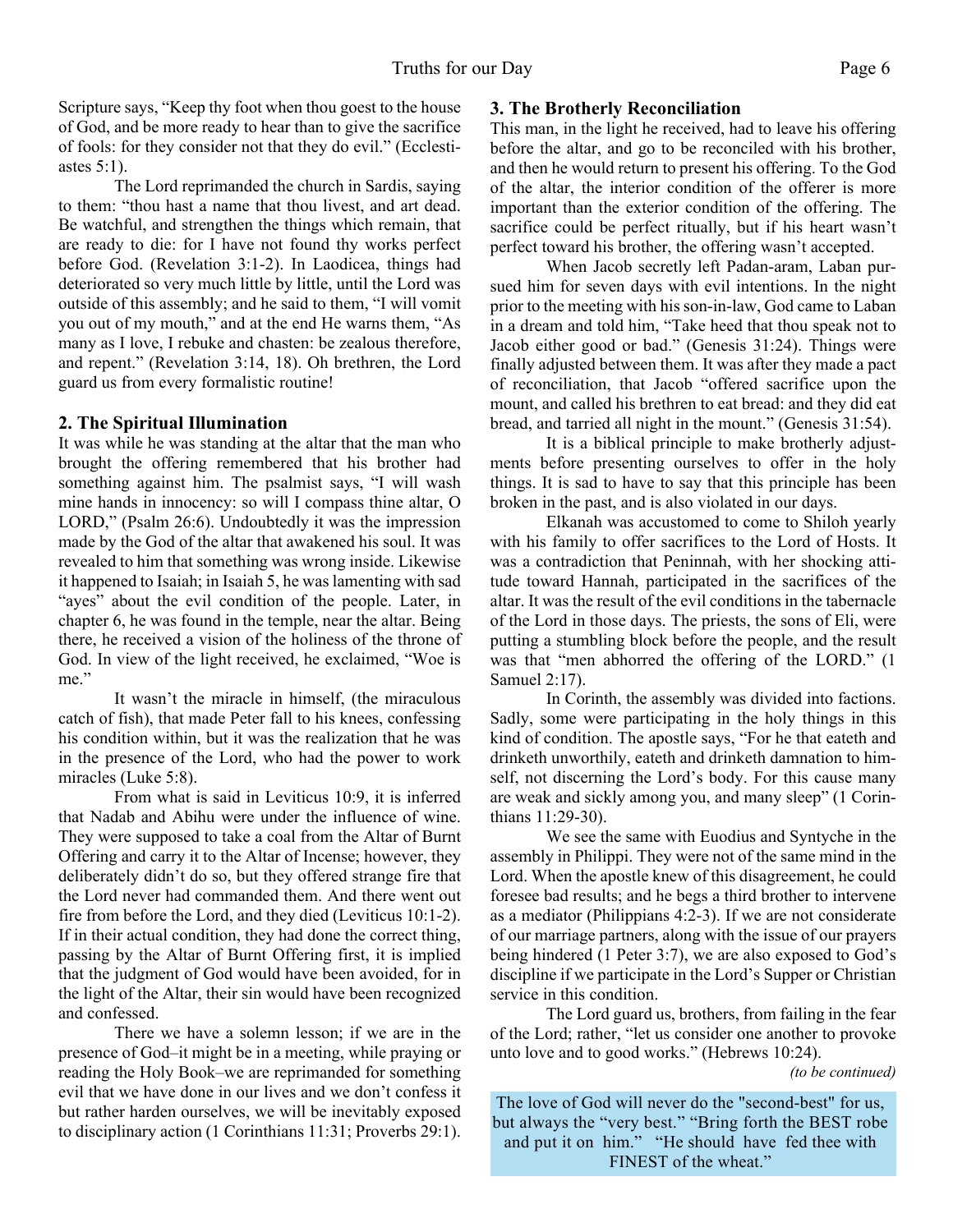# **The Lord's Supper,** *concluded*

*Robert Surgenor*

**P** aul tells them that in eating the bread and drinking the cup they were, in reality making a proclamation as a cup they were, in reality making a proclamation as a herald. "Ye do shew the Lord's death." Let us remember, that this function is not a demonstration, or a representation. If that were the case, then he would have said, "Ye do shew forth the Lord's death." Yet brethren quote the verse publicly that way. No, there is no showing forth, but rather a showing, which means "announcing," or "preaching." We preach His death. It is a public declaration by the assembly, and the brother making the "announcement" is representing all in the fellowship. He is acting as their spokesman, and that is why, if he expresses my thoughts, I am to say "amen" at his giving of thanks (1 Corinthians 14:16). "Amen" means that I have made the substance of what was uttered my own.

 Corinth was in a sad state, in spite of the fact that they came behind no assembly in gift (1 Corinthians 1:7). A person possessing a spiritual gift does not necessarily guarantee that person to be spiritual. Paul told the assembly, "Ye are yet carnal" (1 Cor. 3:3). A brother may have a tremendous gift of preaching, yet be a carnal man. On the other hand, a man may be spiritual and not able to preach, for the Spirit has given him a different gift. You cannot judge spirituality by gift.

 The warning to Corinth is given. Those who partook of the emblems unworthily were "guilty of the body and blood of the Lord," and were eating and drinking judgment to themselves (1 Corinthians 11:27, 29). The judgment is defined in verse 30, "For this cause many are weak and sickly among you, and many sleep." The word "weak," is *asthenes*, meaning, "infirm, more feeble, without strength." Perhaps, with effort, they were still able to attend the assembly meetings. The word "sickly" is *arrrhostos*, which could indicate a bedridden condition. Then there were those who slept. That is, they had died, and their bodies were sleeping in a grave, awaiting the resurrection.

This judgment had fallen upon them because they had not rightly discerned the Lord's body in partaking of the emblems. They had not appreciated the full significance of the symbols, and what His death had accomplished. They were fit for heaven, being justified by His blood, but they were not fit for the assembly because of their carnality. I have often said that the requirements for being in a scriptural assembly are higher than the requirements for being in heaven.

 Just because the judgment of God is not falling upon us in the same measure as it was at Corinth, is no guarantee that the same condition is not prevalent among us today. Whenever God commences a new dispensation, His presence is greater, thus His judgment is more pronounced.

 Consider the dispensation of law. At the beginning, Aaron's two sons were immediately slain for offering "strange fire" before the Lord (Leviticus 10). Yet, later on in the same dispensation Eli's sons were committing adultery at the door of the Tabernacle, yet no immediate judgment fell upon them. They carried on their sin for some time before being slain in battle.

 Now come to the dispensation of grace. Consider Ananias and Sapphira. They lied unto God and immediately God slew them. We find the same suddenness and severity of judgment at Corinth for their failure in not properly discerning the emblems.

 Now then, let's move on in this dispensation of grace, and what do we find today? We find a lessening of the presence of God. Have you ever seen a gospel hall literally shake with the presence of God during a fervent prayer meeting as in Acts 4:31? Why no! Why? Simply because the presence of God is not as prevalent now as it was at the beginning of this dispensation. Brethren today can lie, and can fail to rightfully discern in the emblems the body and blood of the Lord, yet they are not weak or sickly, neither has the Lord slain them. There have been brethren who have secretly committed adultery for months, yet they are not slain by the Lord, nor even physically sick.

 William Warke said it was a mercy that the assemblies today did not have the presence of God with them in the same measure as the assemblies had at the commencement of this dispensation, or else many would be dead who are still alive and healthy today.

 Considering the prevailing condition at Corinth, Paul writes, "But let a man examine himself, and so let him eat of that bread, and drink of that cup." This appeal reminds me of David's exclamation. "Search me, O God, and know my heart: try me, and know my thoughts: And see if there be any wicked way in me, and lead me in the way everlasting" (Psalm 139:23-24). Do we examine ourselves before attending the Lord's Supper? Do we scrutinize ourselves, proving ourselves with a view to approval? Are we totally sincere with ourselves to see whether or not everything we are doing and thinking is genuine or not? Do we reminisce over our behavior during the past week, and doing so, confess our sins? What is our activity Saturday night as the Lord's Supper draws near? Are we in an attitude of prayer and confession? Are we reading and meditating on the Holy Scriptures, seeking to fill our basket with spiritual firstfruits to offer to the Lord at the Supper? Oh to sit in the circle with believers who have previously examined themselves. How fragrant, and how sweet! But to sit with believers who spend very little time with God, then seek in a mechanical way to worship is most painful indeed. It is enough to dry up one's own soul so that he himself finds it difficult to worship. Ah yes, intellectualism, formalism, mechanical-ism, ritualism, and program-ism, have no rightful place at the Lord's Supper. We are to worship the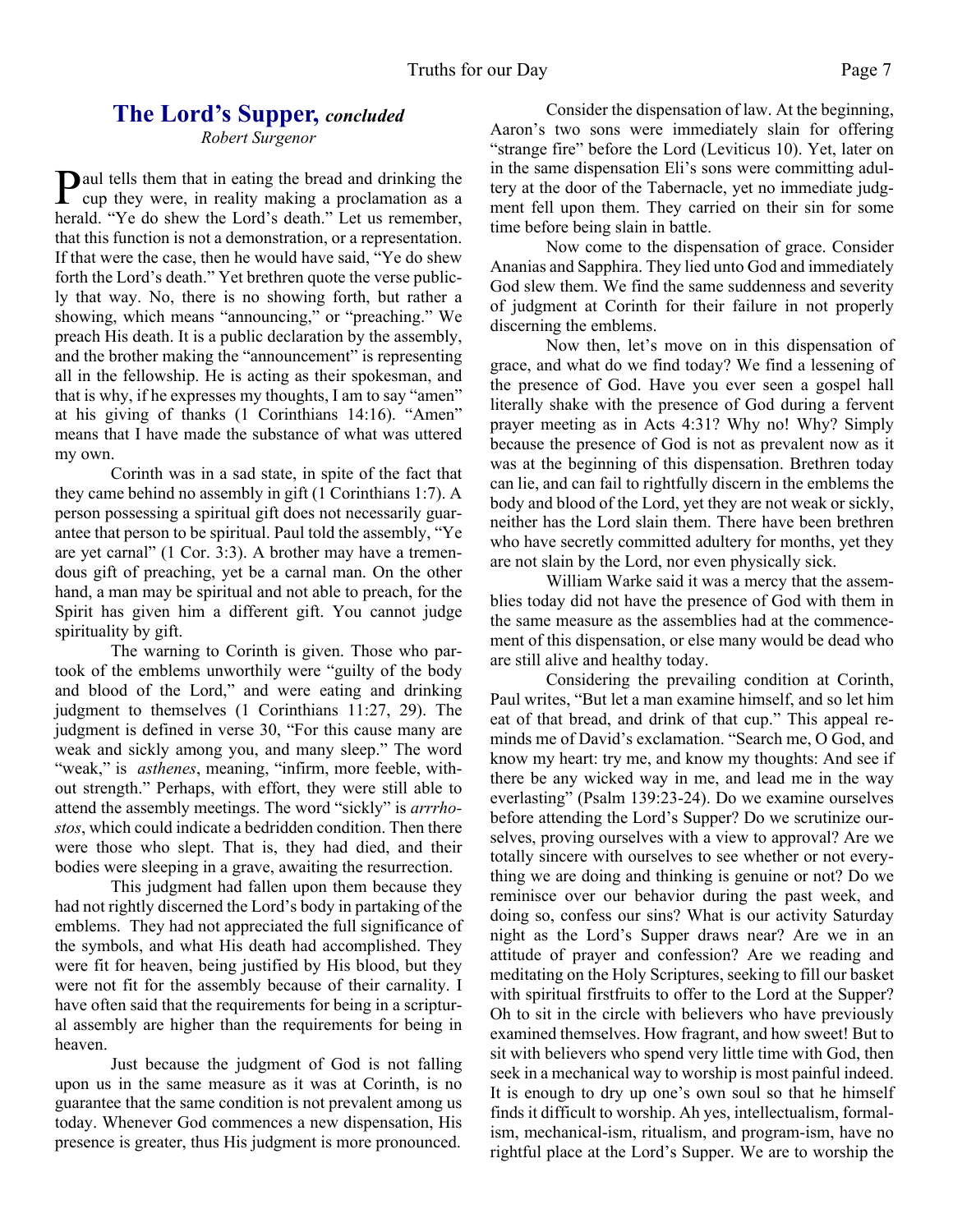Father in spirit and in truth (John 4:23).

If they had judged themselves previously the Lord would not have had to judge them. They had failed, and so God chastened them that they should not be condemned with the world. "With the world" means "along with the world." Afflictions were meant to separate them from the doom of the wicked world.

 God inflicted these judgments on them that they might be purified, and enlightened, and recovered from their errors. This is the design of God that we may be recovered to a deeper sense of our need of Him; to holier views of the Lord's Supper; and to a more earnest wish to obtain His favor.

They were exhorted that when they came together to eat the Lord's Supper, to "tarry one for another." In other words, there should be respect one for another, sobriety of self, and perfect order. The Lord's Supper was common for the rich and the poor, and the rich should claim no priority or precedence over the poor.

 The chapter finishes with, "And if any man hunger, let him eat at home." This is one of the favorite verses used by brethren that condemn eating a meal inside a gospel hall. There is an old saying that goes like this, "Any verse taken out of context becomes a pretext." Considering the context of this passage, it is dealing with the perversion of the Lord's Supper, by turning it into a love feast. Paul is telling them, that when they gathered together to remember the Lord, they were not to come hungry, expecting to satisfy their physical appetite by gorging themselves with food and wine, and terming such activity "the Lord's Supper." However, as far as eating a meal in the hall, I believe that Scripture condones it. We have already considered the Lord's Supper held on the first day of the week at Troas, but failed to mention that on that occasion, after the emblems were partaken of, what did they do? Why, they listened to Paul preach. Then what? They had a meal in the same location where they broke bread. Notice, "When he therefore was come up again, and had broken bread, and eaten (a common meal), and talked a long while, even till break of day, so he departed" (Acts 20:11). Imagine, the assembly holding the Lord's Supper, then Paul preaching, then they talked with each other and ate food until the break of day, before he bid them goodbye. How wonderful to see such unity, such love, and such consideration for each other, and for Paul, and those traveling with him. They were not sent away hungry.

 In the five portions of Scripture that we have considered, there is a uniqueness connected with each one that is not seen in the others. In Luke 22 we find the Lord physically with them, and a description of the surroundings. In Acts 2, we have the good attitude of the believers, and the association of the Supper with other assembly meetings. Acts 20 reveals the importance of the Supper, and the day of the week when the believers came together to break

bread. 1 Corinthians 10 indicates that one loaf symbolizes that the saints in that local assembly were of one. Also indicated is the attitude expected in giving thanks for the emblems. 1 Corinthians 11 reveals a perversion of the Lord's Supper, and also that the Supper is a public proclamation of the Lord's death.

 Let us be clear about certain misconceptions concerning the Lord's Supper. The emblems do not confer a blessing upon those who partake. Christendom speaks of the emblems as sacraments, the word being derived from the Latin word "mysterium," meaning something regarded as possessing a mysterious significance. There is nothing mysterious about the emblems. The word "Eucharist" is also employed, meaning "gratefulness," or, "thanksgiving." However, we do well to stay with Biblical terms.

 The breaking of the loaf is not symbolic. The lifting of the loaf when giving thanks for it is foreign to Scripture. The emblems are not miraculously changed into the actual body and blood of the Lord. That heresy is taught by the Roman Catholic Church and is called transubstantiation. It is also taught by the Lutheran Church and is called consubstantiation.

 The bread is not to be adored. There is distinctly only one loaf of bread, and one cup of wine used at the Lord's Supper. That is why at some large conferences you will see only one large pitcher on the table. Then after thanks is given for it, the contents are poured into multiple cups for convenient distribution among the partakers. At the Lord's Supper, part of the worship is the giving of

one's substance to the Lord. Their offering is reckoned as an offering of a sweet smell. As the container is passed around the circle, ALL have the privilege, and the responsibility to give to the Lord. This includes sisters.

 In the past decade or so, there has arisen the idea that since the man is the head of the household, he should put the monetary offering into the container for both himself and his wife. I believe such to be in error. Let me explain. Notice the wording of 1 Corinthians 16:2. "Upon the first day of the week let every one of you lay by him in store, as God hath prospered him, that there be no gatherings when I come." The giving was to be habitual, single, methodical, and accordingly. Does that expression, "Let every one of you" mean just males? Do maidens have the privilege to give? Most certainly! They are priests as much as any brother, only commanded to be in silence. Now then, when a maiden marries, does she lose her status as a functioning priest? Is her husband supposed to take away her privilege of offering personally to the Lord? Why no! He has no right to do so. If he considers that he represents his wife when he gives, what about the emblems? Is he expected to eat the bread for her, and take a second drink from the cup for her? Let us be honest and sensible. When a hymn is given, does he sing for her? I think by now you see my point.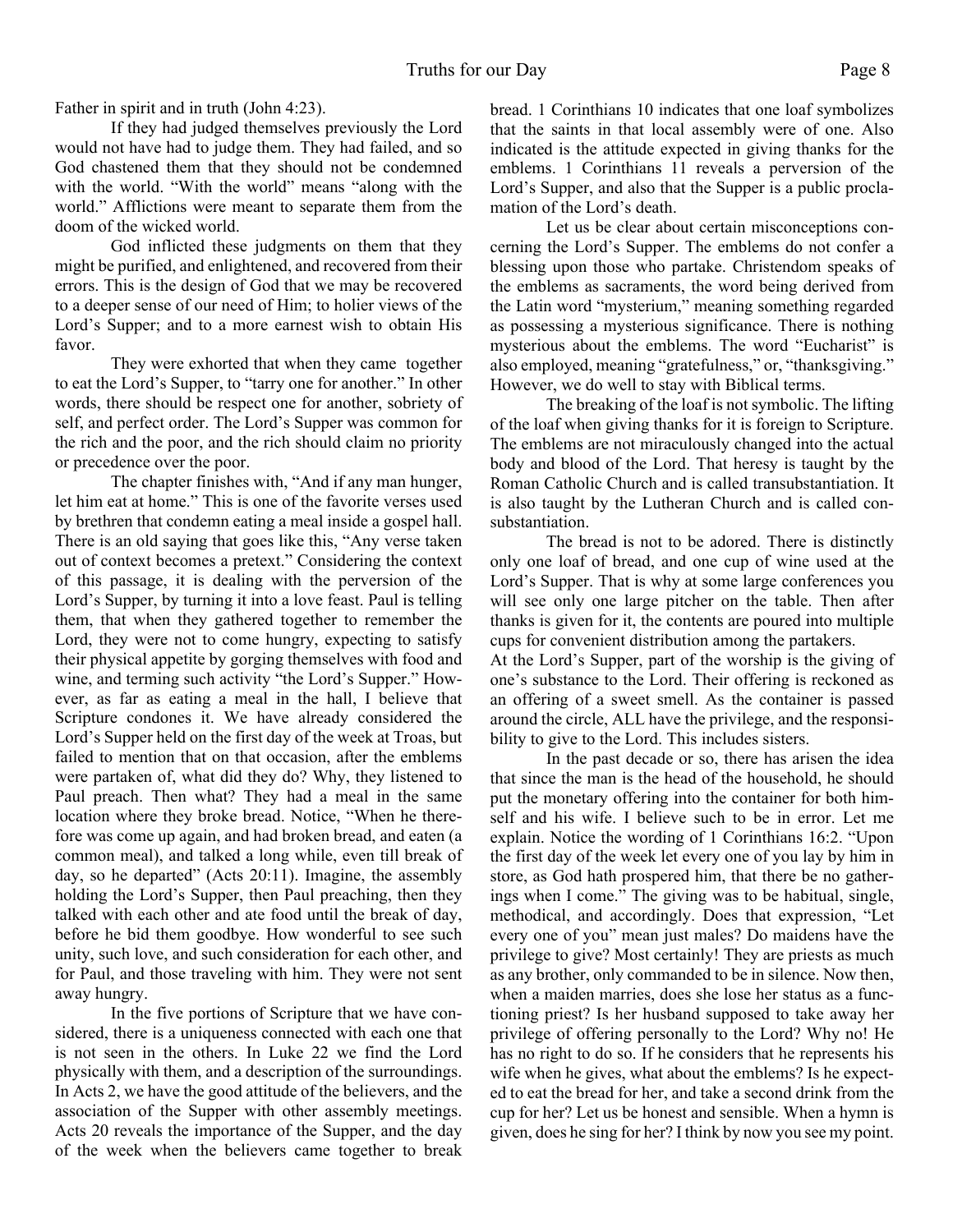In our home we have the Lord's portion set aside. My wife and I draw from it according to our own personal exercise. If she is burdened to help another unfortunate person, she has the liberty to help that person from the Lord's money. At the Supper, what she gives to the Lord is her own personal exercise, and what I give is my own personal exercise.

 We are to "shew the Lord's death till He come." By this we see that the Lord's Supper will continue "till He come." God will always have His testimony on earth during this age. Isn't it amazing, that from the rising of the sun to the going down of the same, throughout this world of hundreds of various cultures, you will find humble saints gathered on the Lord's day in a circle, with their Lord in the midst, as they eat the bread and drink of the cup, proclaiming with reverence and great joy, His atoning death for them. Thank God our Saviour instituted this Supper to warm our hearts to Himself, and to strengthen us along the way to our heavenly home above. On the other side, no Supper will be needed -- for we shall see Him, face to face! *(concluded)*

Troubles drive us to the Bible; the Bible leads us to Christ; Christ leads us to His Father, and there we find peace, comfort and contentment.

# **The Hands of our Lord Jesus Christ**

**Presented in the Three Shepherd Psalms, Psalm 22-24** *S. J. Saword*

#### **The Past: "Pierced Hands"---the Good Shepherd Crucified, Psalm 22:16**

In the first portion we behold His love displayed in<br>bearing the curse for us. It afforded amusement and bearing the curse for us. It afforded amusement and delight to that brutal mob to witness the excruciating agonies of the only-begotten and dearly beloved Son of God. They rejoiced' in driving the cruel spikes into those innocent hands which had so untiringly labored for the blessing of His creatures, men. With equal earnestness and joy his hands had toiled for the comfort of poor miserable beggars, and for the rich and respected; He was impartial as to persons in the dispensing of His wondrous Grace. Those hands, which were stretched out in tireless energy in ministering to the needy **by day, and** which were stretched out towards His Father in intercession **by night;** those same hands which could in power raise the dead, feed the five thousand, and drive out all that defiled the House of His Father, were there at Calvary nailed in weakness and shame

to a Roman gibbet. What a contrast between His hands and those of the malefactors on either side! His hands bore a record of purity, love and gentleness; they had been tenderly laid on the heads of little children in blessing, and always brought peace and joy wherever and in whatever they were employed. Though possessing nothing in this world's riches, yet He was always dispensing good things to the needy around Him. But with the two malefactors we behold hands of violence, avarice and passion; stained with crimes against their fellowmen; transgressions against the laws of their country, and sin against the holy throne of God above; always *ready* for the works of darkness and causing misery and loss to others.

Throughout His pubic ministry on earth the hands of the Lord Jesus were characterized by acts of self-denial and mercy, but instead of receiving the grateful recognition of a benefitted humanity the voice of the people denounced Him as a rebel and a menace to the peace of the community. However, "Where sin abounded, grace did much more abound," so that in His death, when He gave "Himself" for us, we behold in His hands the overflowing manifestation of His love. The faithful hands of the ever-devoted Servant of Jehovah, by means of those unutterable sufferings, accomplished the crowning work of all His ministry of love. He paid the infinite price of our redemption; established Peace by the Blood of His Cross and made effective the New Covenant by which a holy God could come down in justifying grace to the sinner, and poor fallen, enslaved sinners could be lifted up into the very presence of God.

#### **The Present: "Unseen Hands," the Great Shepherd caring for the sheep, Psalm 23**

In Psalm 23, we have the sweet and comforting meditation upon the Lord Jesus Christ as the **Great Shepherd.** Not once in this Psalm are His hands mentioned, and yet every verse eloquently declares the service of love performed by those unseen hands in meeting every need, emergency and demand of His feeble flock in this desert scene. The piercing of that Blessed One on the cross, instead of silencing forever His loving ministry for mortal man, only caused that glorious ministry to burst forth into a mighty, unfathomable river of Grace that for nineteen hundred years has been watering every corner of this barren world:

> "Grace is flowing as a river, Millions there have been supplied, Still it flows as fresh as ever From the Saviour's wounded side."

**We do not see now the hands of the Lord Jesus Christ** with natural eyes as they were visible when nailed to the Cross, and when shown afterwards to the disciples, but every moment of the day and every step of the journey we see the clearest evidences of those hands employed in our